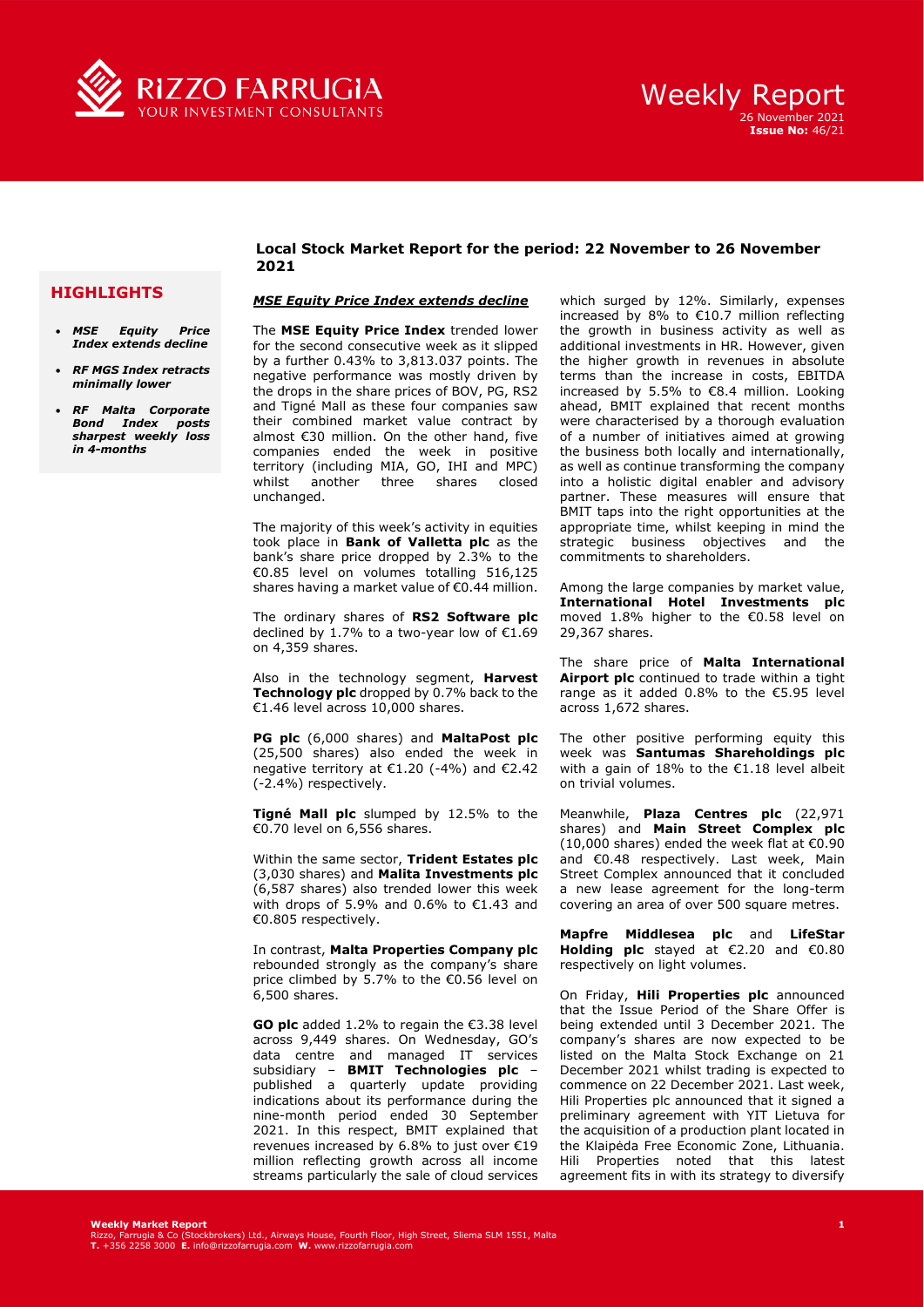

# Weekly Report 26 November 2021

**Issue No:** 46/21

its portfolio and tenant mix, whilst ensuring solid, long-term investment.

### *RF MGS Index retracts minimally lower*

The **RF MGS Index** eased by 0.03% to end the week at just under 1,087 points as movements across MGS prices remained volatile reflecting various developments taking place across international markets. In fact, the Index opened the week in positive territory on Monday (+0.4%) before trending lower in each of the three subsequent days (-0.87%) ahead of Friday's rebound (+0.44%).

This week was characterised by the publication of the minutes of the most recent monetary policy meetings of the ECB and the Federal Reserve. The ECB minutes reflected the diverging views among members of the Governing Council on the extent of monetary support that the central bank should provide in the coming months. Among the most debated issues was the uncertainty on inflation, particularly on whether prevailing upward pressures are temporary or otherwise. However, rate setters decided that the risks to the single currency economy would be greater if the ECB were to tighten monetary policy prematurely, especially given the recent surge in COVID-19 cases across Europe.

In contrast, the Federal Reserve minutes showed that some policymakers were in favour of more aggressive tapering of the central bank's bond buying programme and would also consider raising interest rates sooner. These views emerged amid continued concerns on rising inflation which is being mostly driven by supply-chain disruptions and high energy prices. In this respect, on Tuesday, US President Joe Biden authorised the release of strategic oil reserves to tame the surge in energy prices and also urged other countries to do the same for a more coordinated global effort.

Meanwhile, volatility across financial markets intensified markedly on Friday following the discovery of a new COVID-19 variant which was detected in South Africa. As fears of an imminent slowdown in economic activity across the world escalated, bond yields dropped sharply which, in turn, led a substantial rally in sovereign bond prices. Although at this stage there seems to be very little information available on this latest mutation, including the level of protection that existing vaccines can provide, several countries across the globe introduced a number of precautionary measures in an attempt to mitigate further transmission.

On the local front, on Monday, the CBM published an Interim Financial Stability Report outlining the developments within the local financial sector during the first half of 2021. The report explains how the gradual reopening of the economy contributed positively to the performance of the domestic financial sector. Within the banking sector, deposits and customer loans increased further but the overall profitability of core domestic banks continued to lag the EU average. The non-performing loans ratio for core domestic banks increased marginally to 3.9% from 3.7% as at the end 2020, higher than EU's average of 2.3%. In contrast, loan moratoria continued to decline and are expected to flatten out by the end of this year.

#### *RF Malta Corporate Bond Index posts sharpest weekly loss in 4-months*

The **RF Malta Corporate Bond Index** extended last week's decline by a further 0.25% to a five-month low of 1,043.956 points. Trading activity improved markedly to €1.9 million compared to just €1.0 million last week.

For the second consecutive week, the most actively traded bond was the **4.25% Best Deal Properties Holding plc 2024** with €0.52 million (nominal) changing hands across 15 trades, as the price remained unchanged at 104%.

Some notable price movements this week included the declines in the **4.35% SD Finance plc 2027** bond which lost 250 basis points to 99.01% on three trades totalling €180,600 (nominal), and the **3.25% APS Bank plc 2025-30** bond which lost 125 basis points to 101.75% on a single deal of €25,000 (nominal).

Meanwhile, this week's best performing corporate bond was the **5.10% 1923 Investments plc 2024** which gained 230 basis points to 104.30% on five trades totalling €41,600 (nominal).

On Monday, **GAP Group plc** announced that it submitted an application to the Malta Financial Services Authority requesting the admissibility to listing of €21 million 3.90% Gap Group plc secured bonds maturing between 2024 and 2026. Subject to obtaining regulatory approval, GAP Group will be inviting holders of the €19.2 million 4.25% Gap Group plc secured bonds 2023 as at close of trading on 24 November 2021 to subscribe to the new bonds by surrendering their respective holding, and in so doing, will benefit from a premium of 1.25% on the nominal value of the 4.25% secured bonds 2023 so surrendered. Furthermore, holders of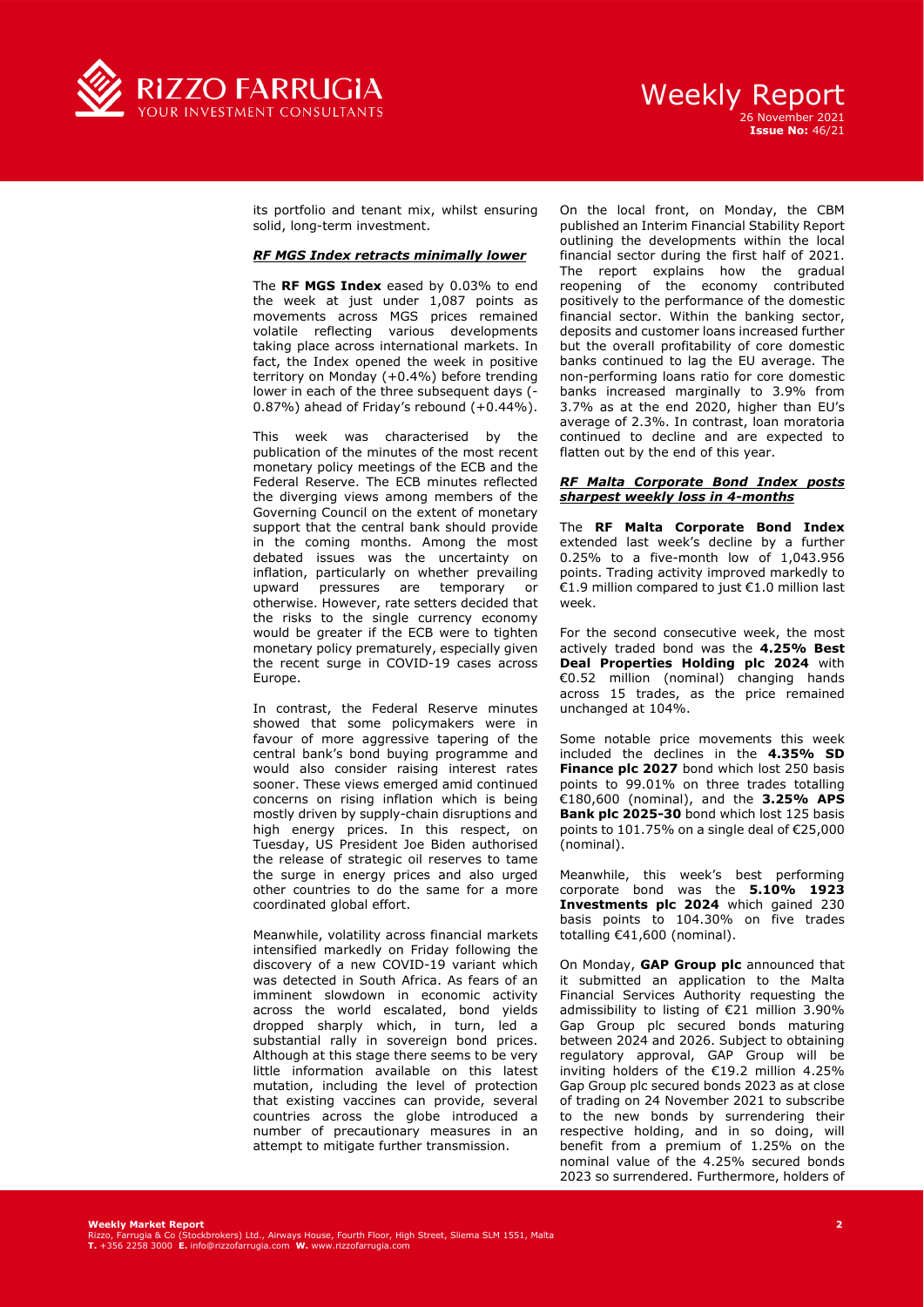



the 4.25% secured bonds 2023 may also subscribe for additional amounts in the new bonds. Full details of the new bonds will be provided in a prospectus that will be made available following the necessary approval by the Malta Financial Services Authority.

**Weekly Market Report**<br>Rizzo, Farrugia & Co (Stockbrokers) Ltd., Airways House, Fourth Floor, High Street, Sliema SLM 1551, Malta<br>T. +356 2258 3000 E. info@rizzofarrugia.com **W.** www.rizzofarrugia.com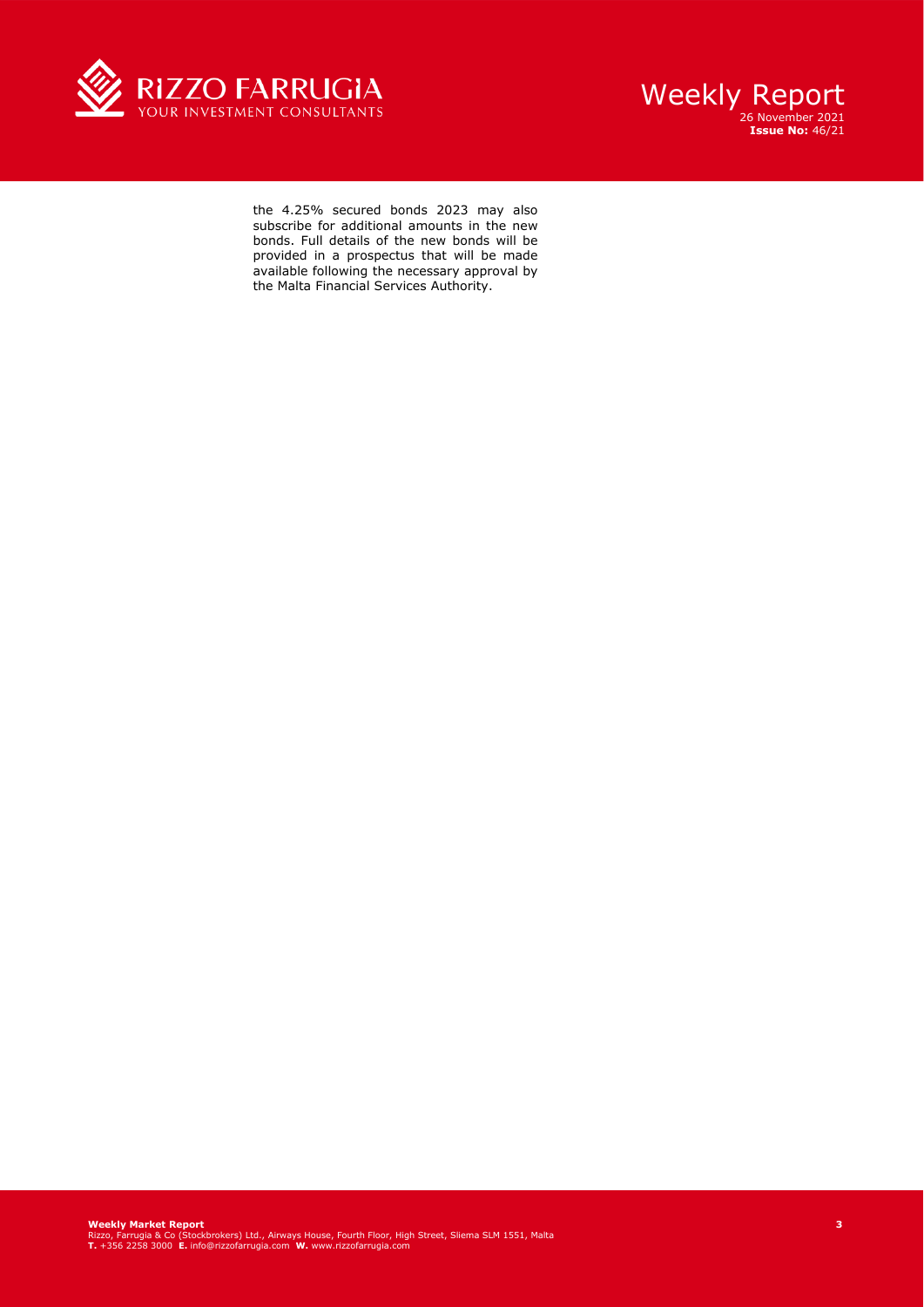



## **COMPANY ANNOUNCEMENTS**

| <b>19 November 2021</b> | Hili Properties plc - Acquisition of Property in Lithuania |
|-------------------------|------------------------------------------------------------|
| 22 November 2021        | <b>GAP Group plc - Application for a New Bond Issue</b>    |
| 24 November 2021        | <b>BMIT Technologies plc - Quarterly Update</b>            |
| <b>26 November 2021</b> | Hili Properties plc - Extension of Offer Period            |

# **FINANCIAL ARTICLE**

| Article 722 / Weekly | Eurozone sovereign vields fluctuate amid policy uncertainties                                                 |
|----------------------|---------------------------------------------------------------------------------------------------------------|
|                      | An article by Edward Rizzo providing an overview of the movements in eurozone yields over the<br>past months. |

## **UPCOMING EVENTS**

| <b>30 November 2021</b> | <b>International Hotel Investments plc - Closure of Bond Offer Period</b> |
|-------------------------|---------------------------------------------------------------------------|
| 3 December 2021         | <b>Hill Properties plc - Closure of Share Offer Period</b>                |
| 14 December 2021        | <b>VBL plc - Extraordinary General Meeting</b>                            |
| 15 December 2021        | <b>US Federal Reserve - Monetary Policy Meeting</b>                       |
| <b>16 December 2021</b> | <b>Bank of England - Monetary Policy Meeting</b>                          |
| <b>16 December 2021</b> | <b>European Central Bank - Monetary Policy Meeting</b>                    |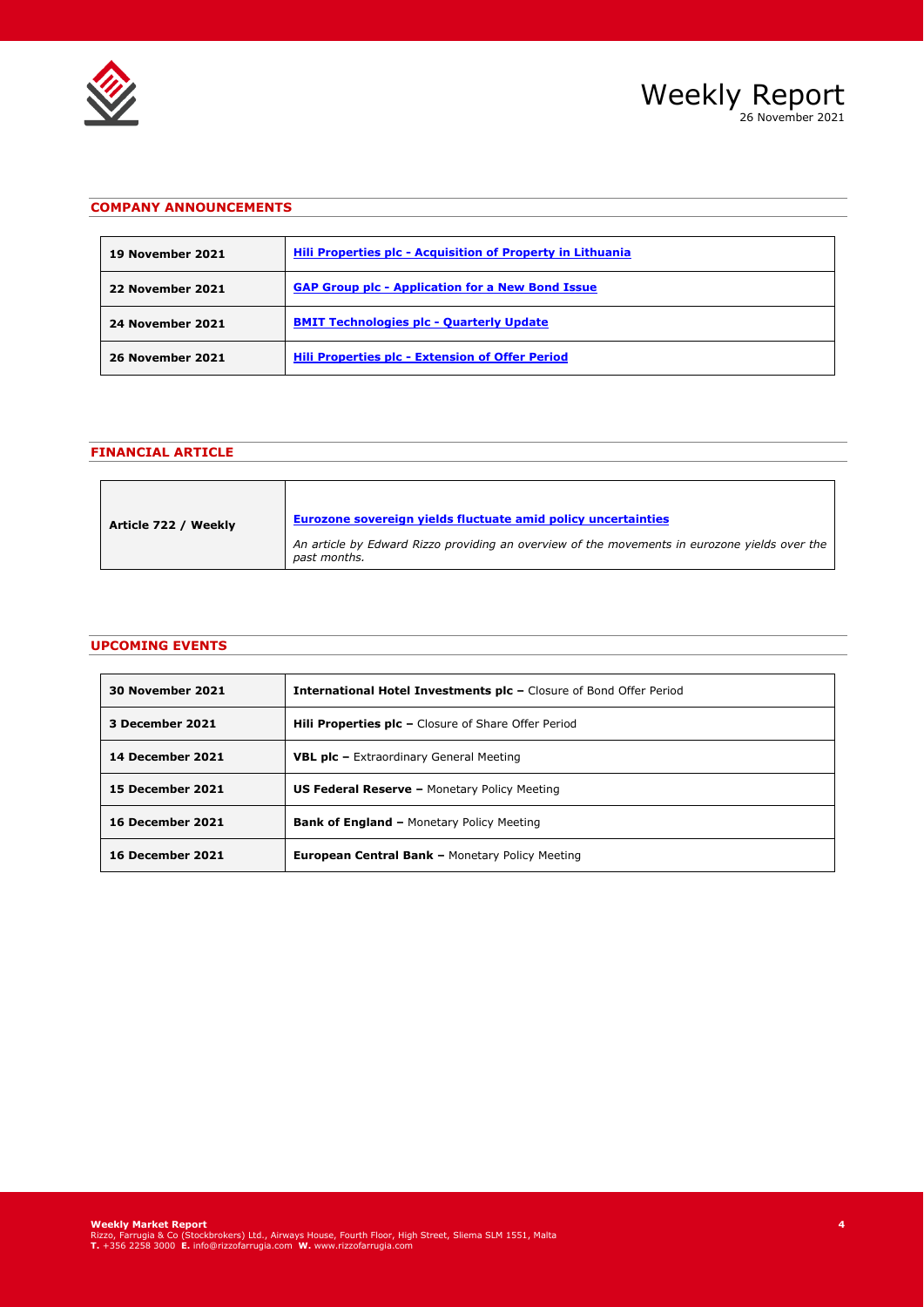

26 November 2021

|                                      | No. of<br>shares<br>traded | <b>Market</b><br>Value<br>(C) | No of<br><b>Deals</b> | <b>Closing</b><br>Price<br>(E)<br>26.11.2021 | <b>Closing</b><br><b>Price</b><br>$(\epsilon)$<br>19.11.2021 | Change<br>in<br>Closina<br><b>Price</b><br>(9/6) | Last<br><b>Trade</b><br><b>Date</b> |
|--------------------------------------|----------------------------|-------------------------------|-----------------------|----------------------------------------------|--------------------------------------------------------------|--------------------------------------------------|-------------------------------------|
| <b>OFFICIAL LIST</b>                 |                            |                               |                       |                                              |                                                              |                                                  |                                     |
| Bank of Valletta plc                 | 516,125                    | 439,262                       | 31                    | 0.850                                        | 0.870                                                        | $-2.30%$                                         | (26.11)                             |
| HSBC Bank Malta plc                  |                            |                               |                       | 0.830                                        | 0.830                                                        |                                                  | (17.11)                             |
| Malta Int. Airport plc               | 1,672                      | 9,948                         | 3                     | 5.950                                        | 5.900                                                        | 0.85%                                            | (26.11)                             |
| Int. Hotel Inv. Plc                  | 29,367                     | 16,850                        | 8                     | 0.580                                        | 0.570                                                        | 1.75%                                            | (22.11)                             |
| GO plc                               | 9,449                      | 31,070                        | $\overline{7}$        | 3.380                                        | 3.340                                                        | 1.20%                                            | (26.11)                             |
| RS2 Software plc - Ordinary Shares   | 4,359                      | 7,375                         | 3                     | 1.690                                        | 1.720                                                        | $-1.74%$                                         | (24.11)                             |
| RS2 Software plc - Preference Shares |                            |                               |                       | 1.700                                        | 1.700                                                        |                                                  | (19.11)                             |
| FIMBank plc (USD)                    |                            |                               |                       | 0.386                                        | 0.386                                                        |                                                  | (27.09)                             |
| Simonds Farsons Cisk plc             |                            |                               |                       | 8.300                                        | 8.300                                                        |                                                  | (17.11)                             |
| Mapfre Middlesea plc                 | 910                        | 2,002                         | $\overline{2}$        | 2.200                                        | 2.200                                                        | N/C                                              | (22.11)                             |
| PG plc                               | 6,000                      | 14,520                        | $\mathbf{1}$          | 2.420                                        | 2.480                                                        | $-2.42%$                                         | (26.11)                             |
| Malita Investments plc               | 6,587                      | 5,305                         | 4                     | 0.805                                        | 0.810                                                        | $-0.62%$                                         | (25.11)                             |
| <b>BMIT Technologies plc</b>         |                            |                               |                       | 0.494                                        | 0.494                                                        |                                                  | (15.11)                             |
| Lombard Bank Malta plc               |                            |                               |                       | 1.950                                        | 1.950                                                        |                                                  | (19.11)                             |
| Medserv plc                          |                            |                               |                       | 0.650                                        | 0.650                                                        |                                                  | (12.11)                             |
| MaltaPost plc                        | 25,500                     | 31,215                        | 3                     | 1.200                                        | 1.250                                                        | $-4.00%$                                         | (24.11)                             |
| MIDI plc                             |                            |                               |                       | 0.398                                        | 0.398                                                        |                                                  | (12.11)                             |
| Tigné Mall plc                       | 6,556                      | 4,589                         | $\mathbf{1}$          | 0.700                                        | 0.800                                                        | $-12.50%$                                        | (26.11)                             |
| Malta Properties Company plc         | 6,500                      | 3,640                         | $\overline{2}$        | 0.560                                        | 0.530                                                        | 5.66%                                            | (22.11)                             |
| Plaza Centres plc                    | 22,971                     | 21,166                        | 3                     | 0.900                                        | 0.900                                                        | N/C                                              | (24.11)                             |
| Harvest Technology plc               | 10,000                     | 14,600                        | $\mathbf{1}$          | 1.460                                        | 1.470                                                        | $-0.68%$                                         | (22.11)                             |
| Grand Harbour Marina plc             |                            |                               |                       | 0.740                                        | 0.740                                                        |                                                  | (01.11)                             |
| Main Street Complex plc              | 10,000                     | 4,800                         | $\overline{2}$        | 0.480                                        | 0.480                                                        | N/C                                              | (23.11)                             |
| VBL plc                              |                            |                               |                       | 0.300                                        | 0.300                                                        |                                                  | (11.11)                             |
| LifeStar Holding plc                 | 1,700                      | 1,360                         | 3                     | 0.800                                        | 0.800                                                        | N/C                                              | (26.11)                             |
| LifeStar Insurance plc               |                            |                               |                       | 0.500                                        | 0.500                                                        |                                                  | (18.08)                             |
| Santumas Shareholdings plc           | 140                        | 165                           | $\mathbf{1}$          | 1.180                                        | 1.000                                                        | 18.00%                                           | (23.11)                             |
| Trident Estates plc                  | 3,030                      | 4,333                         | $\overline{2}$        | 1.430                                        | 1.520                                                        | $-5.92%$                                         | (26.11)                             |
| <b>ALT. COMPANIES LIST</b>           |                            |                               |                       |                                              |                                                              |                                                  |                                     |
| Loqus Holdings plc                   |                            |                               |                       | 0.210                                        | 0.210                                                        |                                                  | (01.11)                             |
| <b>TOTALS</b>                        | 660,866                    | 612,200                       | 77                    |                                              |                                                              |                                                  |                                     |

**MSE EQUITY PRICE INDEX AT 3,813.037 POINTS CALENDAR YEAR TO DATE PERFORMANCE: -7.70%**



| <b>MSE Equity Price Index</b> |          |  |  |  |  |  |  |
|-------------------------------|----------|--|--|--|--|--|--|
| 1 month                       | $-2.02%$ |  |  |  |  |  |  |
| 3 months                      | $-2.28%$ |  |  |  |  |  |  |
| 6 months                      | $-4.52%$ |  |  |  |  |  |  |
| 1 year                        | $+3.55%$ |  |  |  |  |  |  |
| 2 years                       | $-19.9%$ |  |  |  |  |  |  |
|                               |          |  |  |  |  |  |  |
| 3 years                       | $-15.1%$ |  |  |  |  |  |  |
| 5 years                       | $-14.2%$ |  |  |  |  |  |  |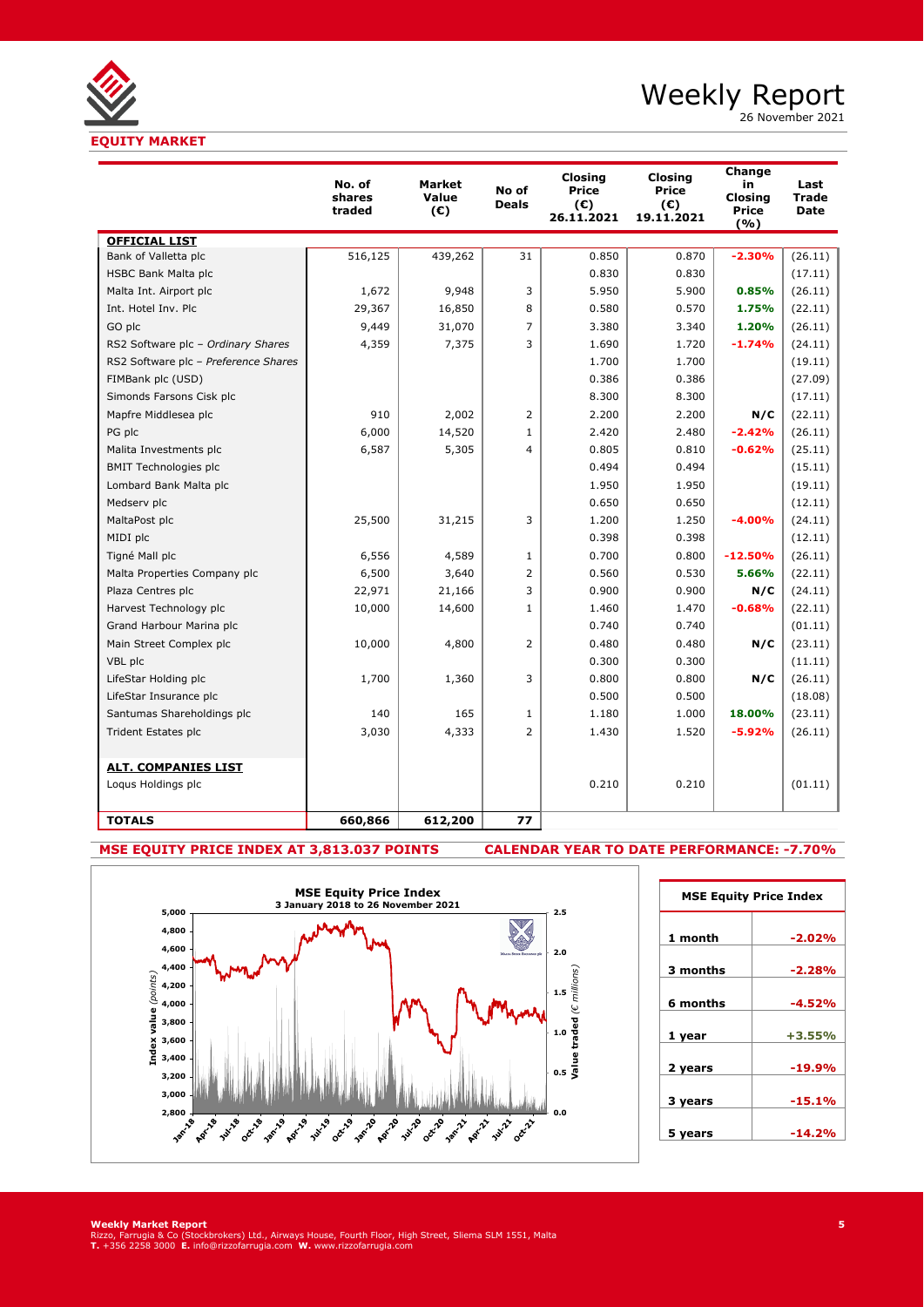

26 November 2021

## **MALTA GOVERNMENT STOCKS**

| <b>Security</b>                                | <b>Last Trade Price</b>  |                          | <b>Last Trade Price</b>           |                          | Change             | No. of         | Volume           | <b>Market Value</b> |  |
|------------------------------------------------|--------------------------|--------------------------|-----------------------------------|--------------------------|--------------------|----------------|------------------|---------------------|--|
|                                                |                          | $(E)$ 26.11.2021         |                                   | (€) 19.11.2021           |                    | deals          | (Nominal)        | (C)                 |  |
| <b>SHORT-TERM</b>                              |                          |                          |                                   |                          |                    |                |                  |                     |  |
| 4.30% 2022 (II)                                | 102.17                   | (26.11)                  | 102.27                            | (19.11)                  | $-0.10$            | $\overline{2}$ | 26,000           | 26,564              |  |
| 5.10% 2022 (I)                                 | 103.93                   | (25.11)                  | 104.09                            | (17.11)                  | $-0.16$            | $\overline{4}$ | 30,012           | 31,196              |  |
| 1.50% 2022 (IV)                                | 104.96                   | (16.03)                  | 104.96                            | (16.03)                  |                    |                |                  |                     |  |
| 5.50% 2023 (I)                                 | 109.00                   | (23.11)                  | 109.47                            | (18.11)                  | $-0.47$            | $\mathbf{1}$   | 10,483           | 11,426              |  |
| 1.40% 2023 (III)                               | 106.27                   | (10.06)                  | 106.27                            | (10.06)                  |                    |                |                  |                     |  |
| 0.50% 2023 (IV)                                | 101.26                   | $\mathbb{L}$             | 101.26                            | $\mathbb{L}$             |                    |                |                  |                     |  |
| 3.30% 2024 (I)                                 | 110.73                   | (10.11)                  | 110.73                            | (10.11)                  |                    |                |                  |                     |  |
| 1.40% 2024 (III)                               | 107.61                   | (05.07)                  | 107.61                            | (05.07)                  |                    |                |                  |                     |  |
| 0.30% 2024 (IV)                                | 102.10                   | (18.05)                  | 102.10                            | (18.05)                  |                    |                |                  |                     |  |
| $0.50\%$ 2025 (II)                             | 103.03                   | $\sim$                   | 103.03                            | $\overline{\phantom{a}}$ |                    |                |                  |                     |  |
| 0.75% 2025 (III)                               | 103.31                   | $\overline{\phantom{a}}$ | 103.31                            | $\overline{\phantom{a}}$ |                    |                |                  |                     |  |
| 0.10% 2026 (IV)                                | $\overline{\phantom{a}}$ | $\overline{\phantom{a}}$ | $\overline{\phantom{a}}$          | $\overline{\phantom{a}}$ |                    |                |                  |                     |  |
| 0.10% 2026 (IV) FI Nov 2021                    | $\Box$                   | $\overline{\phantom{a}}$ | $\overline{\phantom{a}}$          | $\overline{\phantom{a}}$ |                    |                |                  |                     |  |
| 0.40% 2026 (II)                                | 103.28                   | $\blacksquare$           | 103.28                            | $\overline{\phantom{a}}$ |                    |                |                  |                     |  |
| 0.25% 2026 (III)                               | 101.66                   | (17.06)                  | 101.66                            | (17.06)                  |                    |                |                  |                     |  |
| <b>MEDIUM-TERM</b>                             |                          |                          |                                   |                          |                    |                |                  |                     |  |
| 1.50% 2027 (I)                                 | 109.25                   | (19.11)                  | 109.25                            | (19.11)                  |                    |                |                  |                     |  |
| 0.80% 2027 (III)                               | 103.13                   | $\overline{\phantom{a}}$ | 103.13                            | $\overline{\phantom{a}}$ |                    |                |                  |                     |  |
| 0.40% 2027 (IV)                                | 102.82                   | $\overline{\phantom{a}}$ | 102.82                            | $\overline{\phantom{a}}$ |                    |                |                  |                     |  |
| 4.80% 2028 (I)                                 | 130.69                   | (26.11)                  | 130.79                            | (19.11)                  | $-0.10$            | 5              | 42,400           | 55,343              |  |
| 4.50% 2028 (II)                                | 128.70                   | (25.11)                  | 128.90                            | (17.11)                  | $-0.20$            | 6              | 86,800           | 112,339             |  |
| 5.10% 2029 (I)                                 | 136.68                   | (23.11)                  | 136.98                            | (15.11)                  | $-0.30$            | $\mathbf{1}$   | 23,900           | 32,667              |  |
| 2.30% 2029 (II)                                | 114.85                   | (26.11)                  | 115.50                            | (15.11)                  | $-0.65$            | $\overline{2}$ | 36,000           | 41,346              |  |
| 1.85% 2029 (III)                               | 114.65                   | (27.11)                  | 114.65                            | (27.11)                  |                    |                |                  |                     |  |
| 5.25% 2030 (I)                                 | 140.38                   | (26.11)                  | 140.29                            | (18.11)                  | 0.09               | $\overline{2}$ | 54,000           | 76,124              |  |
| 5.20% 2031 (I)                                 | 142.74                   | (25.11)                  | 143.00                            | (17.11)                  | $-0.26$            | $\overline{2}$ | 3,100            | 4,425               |  |
| 1.00% 2031 (II)                                | 104.75                   | (12.11)                  | 104.75                            | (12.11)                  |                    |                |                  |                     |  |
| 0.90% 2031 (V)                                 | $\overline{\phantom{a}}$ | $\overline{\phantom{a}}$ | $\overline{\phantom{a}}$          | $\overline{\phantom{a}}$ |                    |                |                  |                     |  |
| <b>LONG-TERM</b>                               |                          |                          |                                   |                          |                    |                |                  |                     |  |
| 4.65% 2032 (I)                                 | 140.00                   | (26.11)                  | 140.50                            | (19.11)                  | $-0.50$            | 5              | 24,000           | 33,605              |  |
| 4.45% 2032 (II)                                | 137.83                   | (25.11)                  | 138.50                            | (19.11)                  | $-0.67$            | $\overline{2}$ | 11,700           | 16,126              |  |
| 4.30% 2033 (I)                                 | 138.03                   | (25.11)                  | 139.00                            | (19.11)                  | $-0.97$            | $\mathbf{1}$   | 2,000            | 2,761               |  |
| 4.10% 2034 (I)                                 | 137.57                   | (25.11)                  | 138.09                            | (18.11)                  | $-0.52$            | 3              | 57,000           | 78,466              |  |
| 2.20% 2035 (I)                                 | 114.65                   | (17.11)                  | 114.65                            | (17.11)                  |                    |                |                  |                     |  |
| 1.00% 2035 (II)                                | 98.90<br>$\mathbf{r}$    | (14.10)<br>$\mathcal{L}$ | 98.90<br>$\overline{\phantom{a}}$ | (14.10)<br>$\mathcal{L}$ |                    |                |                  |                     |  |
| 1.00% 2035 (II) FI Sept 2021<br>2.50% 2036 (I) | 119.06                   | (23.11)                  | 118.80                            | (18.11)                  | 0.26               | 5              | 220,000          | 265,729             |  |
| 1.20% 2037 (I)                                 | 101.42                   |                          | 101.42                            |                          |                    |                |                  |                     |  |
| 2.10% 2039 (I)                                 | 113.43                   | (08.11)<br>(23.11)       | 113.43                            | (08.11)<br>(18.11)       | N/C                | $\mathbf{1}$   | 45,600           | 51,724              |  |
| 3.00% 2040 (I)                                 | 128.43                   | (26.11)                  | 129.25                            | (19.11)                  |                    | 4              |                  |                     |  |
| 2.40% 2041 (I)                                 | 117.81                   | (23.11)                  | 120.00                            | (09.11)                  | $-0.82$<br>$-2.19$ | $\overline{2}$ | 26,800<br>11,900 | 34,375<br>13,838    |  |
| 1.50% 2045 (I)                                 | 118.00                   | (22.10)                  | 118.00                            | (22.10)                  |                    |                |                  |                     |  |
| 1.40% 2046 (I)                                 | 103.00                   | $\overline{\phantom{a}}$ | 103.00                            | $\overline{\phantom{a}}$ |                    |                |                  |                     |  |
| 2.00% 2051 (II)                                |                          | $\overline{\phantom{a}}$ |                                   | $\overline{\phantom{a}}$ |                    |                |                  |                     |  |
| 2.00% 2051 (II) FI Nov 2021                    |                          | $\overline{a}$           |                                   | $\overline{a}$           |                    |                |                  |                     |  |
| 1.80% 2051 (I)                                 | 101.80                   | (22.11)                  | 103.00                            | (16.11)                  | $-1.20$            | $\mathbf{1}$   | 5,000            | 5,090               |  |
| <b>TOTALS</b>                                  |                          |                          |                                   |                          |                    | 49             | 716,695          | 893,144             |  |
|                                                |                          |                          |                                   |                          |                    |                |                  |                     |  |

### **RF MGS INDEX AT 1,086.949 POINTS CALENDAR YEAR TO DATE PERFORMANCE: -3.89%**

**RF MGS Index**



**Weekly Market Report**<br>Rizzo, Farrugia & Co (Stockbrokers) Ltd., Airways House, Fourth Floor, High Street, Sliema SLM 1551, Malta<br>T. +356 2258 3000 E. info@rizzofarrugia.com **W.** www.rizzofarrugia.com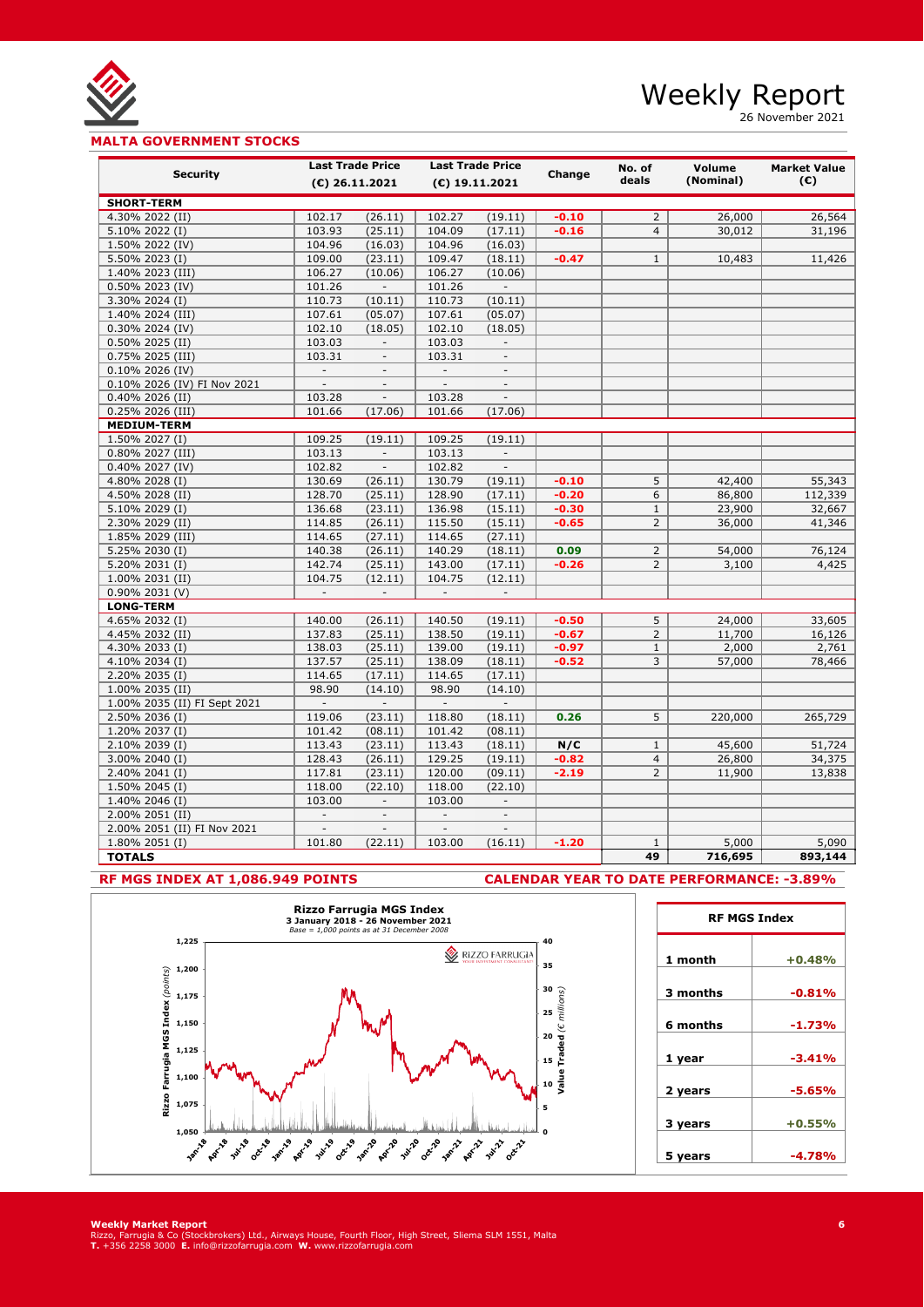

26 November 2021

## **CORPORATE BONDS – OFFICIAL LIST**

| <b>Security</b>                                                                            | <b>Last Trade Price</b> |                           | <b>Last Trade Price</b> |                    | Change         | No. of              | Volume           | <b>Market Value</b> |
|--------------------------------------------------------------------------------------------|-------------------------|---------------------------|-------------------------|--------------------|----------------|---------------------|------------------|---------------------|
|                                                                                            |                         | $(E)$ 26.11.2021          |                         | $(E)$ 19.11.2021   |                | deals               | (Nominal)        | (€)                 |
| 5.75% CBC plc 2021 S1T1                                                                    | 99.51                   | (04.10)                   | 99.51                   | (04.10)            |                |                     |                  |                     |
| 6.00% Pendergardens Dev plc 2022                                                           | 100.75                  | (23.11)                   | 102.00                  | (12.11)            | $-1.25$        | 3                   | 170,000          | 171,250             |
| 6.00% MedservRegis plc 2020-23                                                             | 102.00<br>97.01         | (08.11)<br>(26.11)        | 102.00                  | (08.11)            |                | $\overline{7}$      |                  | 46,207              |
| 5.00% MIH plc 2022<br>3.65% GAP plc 2022                                                   | 99.00                   | (17.11)                   | 96.51<br>99.00          | (19.11)<br>(17.11) | 0.50           |                     | 46,400           |                     |
| 4.25% GAP plc 2023                                                                         | 101.50                  | (15.11)                   | 101.50                  | (15.11)            |                |                     |                  |                     |
| 5.50% MIH plc 2023                                                                         | 102.55                  | (18.11)                   | 102.55                  | (18.11)            |                |                     |                  |                     |
| 5.80% IHI plc 2023                                                                         | 103.00                  | (17.11)                   | 103.00                  | (17.11)            |                |                     |                  |                     |
| 5.30% United Finance plc 2023                                                              | 100.50                  | (23.11)                   | 100.46                  | (05.11)            | 0.04           | $\overline{2}$      | 9,100            | 9,166               |
| 6.00% IHI plc 2024                                                                         | 103.00                  | (10.11)                   | 103.00                  | (10.11)            |                |                     |                  |                     |
| 6.00% AX Investments plc 2024                                                              | 105.00                  | (22.11)                   | 105.00                  | (19.11)            | N/C            | $\overline{2}$      | 7,900            | 8,295               |
| 5.30% Mariner Finance plc 2024                                                             | 105.00                  | (25.11)                   | 105.00                  | (10.11)            | N/C            | 3                   | 16,000           | 16,800              |
| 5.00% Tumas Investments plc 2024                                                           | 103.50                  | (23.11)                   | 104.51                  | (16.11)            | $-1.01$        | 5                   | 39,300           | 40,847              |
| 5.00% Hal Mann Vella Group plc 2024                                                        | 103.82                  | (23.11)                   | 105.00                  | (08.11)            | $-1.18$        | $\overline{2}$      | 6,000            | 6,238               |
| 5.10% 1923 Investments plc 2024                                                            | 104.30                  | (23.11)                   | 102.00                  | (19.11)            | 2.30           | 5                   | 41,600           | 43,300              |
| 4.40% Von der Heyden Group Finance plc 2024<br>4.25% Best Deal Properties Holding plc 2024 | 102.00<br>104.00        | (18.11)<br>(24.11)        | 102.00<br>104.00        | (18.11)<br>(17.11) |                | 15                  | 522,200          | 543,088             |
| 3.70% GAP Group plc 2023-25                                                                | 100.00                  | (22.11)                   | 101.25                  | (09.11)            | N/C<br>$-1.25$ | $\mathbf{1}$        | 13,900           | 13,900              |
| 4.50% Izola Bank plc 2025                                                                  | 103.00                  | (04.11)                   | 103.00                  | (04.11)            |                |                     |                  |                     |
| 5.75% IHI plc 2025                                                                         | 102.50                  | (26.11)                   | 103.00                  | (19.11)            | $-0.50$        | 3                   | 24,200           | 24,803              |
| 5.10% 6PM Holdings plc 2025                                                                | 102.50                  | (26.11)                   | 103.00                  | (18.11)            | $-0.50$        | 3                   | 12,000           | 12,305              |
| 4.50% Hili Properties plc 2025                                                             | 102.00                  | (24.11)                   | 102.50                  | (19.11)            | $-0.50$        | $\overline{4}$      | 12,700           | 12,956              |
| 5.25% CBC plc 2025 S2T1                                                                    | 103.00                  | (16.11)                   | 103.00                  | (16.11)            |                |                     |                  |                     |
| 5.90% Together Gaming Solutions plc 2024-26                                                | 101.00                  | (22.11)                   | 101.00                  | (19.11)            | N/C            | $\mathbf{1}$        | 3,300            | 3,333               |
| 4.50% MedservRegis plc 2026                                                                | 99.00                   | (24.09)                   | 99.00                   | (24.09)            |                |                     |                  |                     |
| 4.35% Hudson Malta plc Unsecured 2026                                                      | 100.50                  | (25.11)                   | 101.50                  | (15.11)            | $-1.00$        | $\mathbf{1}$        | 2,200            | 2,211               |
| 4.00% Shoreline Mall plc 2026                                                              | 99.97                   | (25.11)                   | 100.00                  | (09.11)            | $-0.03$        | 3                   | 13,000           | 12,998              |
| 5.75% MedservRegis plc USD 2026                                                            | 95.00                   | (27.10)                   | 95.00                   | (27.10)            |                |                     |                  |                     |
| 4.25% Corinthia Finance plc 2026                                                           | 101.50                  | (18.11)                   | 101.50                  | (18.11)            |                |                     |                  |                     |
| 4.00% MIDI plc 2026                                                                        | 103.00                  | (26.11)                   | 103.05                  | (18.11)            | $-0.05$        | $\overline{4}$      | 6,700            | 6,901               |
| 4.00% IHI plc Secured 2026<br>4.00% IHI plc Unsecured 2026                                 | 101.50<br>99.00         | (26.11)                   | 101.50<br>99.00         | (19.11)            | N/C<br>N/C     | 3<br>$\overline{4}$ | 15,800<br>21,600 | 16,062<br>21,466    |
| 4.00% Merkanti Holding plc 2026                                                            | 101.00                  | (26.11)<br>(26.11)        | 102.25                  | (19.11)<br>(17.11) | $-1.25$        | $\overline{2}$      | 6,000            | 6,065               |
| 3.90% Plaza Centres plc 2026                                                               | 104.50                  | (10.11)                   | 104.50                  | (10.11)            |                |                     |                  |                     |
| 5.00% Dizz Finance plc 2026                                                                | 100.00                  | (26.11)                   | 100.00                  | (18.11)            | N/C            | 4                   | 24,000           | 23,998              |
| 4.80% Mediterranean Maritime Hub plc 2026                                                  | 102.50                  | (23.11)                   | 102.50                  | (19.11)            | N/C            | $\mathbf{1}$        | 5,000            | 5,125               |
| 3.75% Premier Capital plc 2026                                                             | 103.25                  | (25.11)                   | 103.00                  | (19.11)            | 0.25           | $\overline{4}$      | 38,000           | 39,218              |
| 3.25% AX Group plc 2026                                                                    | 100.00                  | (26.11)                   | 100.20                  | (17.11)            | $-0.20$        | 3                   | 13,600           | 13,600              |
| 4.35% SD Finance plc 2027                                                                  | 99.01                   | (26.11)                   | 101.51                  | (16.11)            | $-2.50$        | 16                  | 180,600          | 180,548             |
| 4.00% Eden Finance plc 2027                                                                | 100.00                  | (26.11)                   | 101.12                  | (10.11)            | $-1.12$        | 6                   | 35,000           | 35,000              |
| 3.75% Tumas Investments plc 2027                                                           | 101.00                  | (16.11)                   | 101.00                  | (16.11)            |                |                     |                  |                     |
| 4.40% CBC plc 2027 S1T1                                                                    | 101.00                  | (26.11)                   | 101.05                  | (09.11)            | $-0.05$        | $\mathbf{1}$        | 5,000            | 5,050               |
| 4.50% Grand Harbour Marina plc 2027                                                        | 105.00                  | (18.11)                   | 105.00                  | (18.11)            |                |                     |                  |                     |
| 3.50% Simonds Farsons Cisk plc 2027                                                        | 106.50                  | (01.11)                   | 106.50                  | (01.11)            |                |                     |                  |                     |
| 5.00% MeDirect Bank plc EUR 2022-2027                                                      | 101.00                  | (25.11)<br>$\blacksquare$ | 101.00<br>100.00        | (15.10)            | N/C            | $\mathbf{1}$        | 25,000           | 25,250              |
| 5.00% MeDirect Bank plc GBP 2022-2027<br>3.75% Mercury Projects Finance plc 2027           | 100.00<br>101.30        | (25.11)                   | 102.49                  | (09.11)            | $-1.19$        | 3                   | 24,000           | 24,312              |
| 4.00% Stivala Group Finance plc Secured 2027                                               | 102.51                  | (16.11)                   | 102.51                  | (16.11)            |                |                     |                  |                     |
| 3.65% Stivala Group Finance plc Secured 2029                                               | 103.00                  | (23.11)                   | 102.49                  | (17.11)            | 0.51           | $1\,$               | 3,000            | 3,090               |
| 3.75% Bortex Group Finance plc 2027                                                        | 102.00                  | (23.11)                   | 102.00                  | (18.11)            | N/C            | $\mathbf{1}$        | 5,000            | 5,100               |
| 3.75% Virtu Finance plc 2027                                                               | 103.50                  | (23.11)                   | 103.50                  | (18.11)            | N/C            | 3                   | 42,500           | 43,789              |
| 3.85% Hili Finance Company plc 2028                                                        | 101.00                  | (25.11)                   | 101.50                  | (19.11)            | $-0.50$        | 5                   | 58,900           | 59,704              |
| 4.00% Exalco Finance plc 2028 (Secured)                                                    | 103.00                  | (26.11)                   | 103.00                  | (18.10)            | N/C            | $\overline{2}$      | 21,000           | 21,632              |
| 4.85% Melite Finance plc 2028 (Secured)                                                    | 80.00                   | (22.06)                   | 80.00                   | (22.06)            |                |                     |                  |                     |
| 4.15% Phoenicia Fin. Co. plc 2023-28                                                       | 100.00                  | (24.11)                   | 100.00                  | (18.11)            | N/C            | $\overline{2}$      | 3,500            | 3,500               |
| 4.50% Endo Finance plc 2029                                                                | 99.00                   | (09.11)                   | 99.00                   | (09.11)            |                |                     |                  |                     |
| 4.00% SP Finance plc 2029                                                                  | 102.00                  | (26.11)                   | 102.00                  | (15.11)            | N/C            | 3                   | 10,500           | 10,710              |
| 3.75% TUM Finance plc 2029                                                                 | 101.25                  | (15.11)                   | 101.25                  | (15.11)            |                |                     |                  |                     |
| 3.80% Hili Finance Company plc 2029                                                        | 99.80                   | (25.11)                   | 100.00                  | (18.11)            | $-0.20$        | 5                   | 15,500           | 15,440              |
| 3.75% AX Group plc 2029<br>4.00% MeDirect Bank plc EUR 2024-29                             | 100.00<br>102.00        | (26.11)<br>(19.11)        | 100.90<br>102.00        | (19.11)<br>(19.11) | $-0.90$        | 3                   | 28,000           | 28,000              |
| 4.00% MeDirect Bank plc GDP 2024-29                                                        | 100.00                  | (23.07)                   | 100.00                  | (23.07)            |                |                     |                  |                     |
| 3.50% BOV plc 2030 S1T1                                                                    | 102.50                  | (22.11)                   | 103.00                  | (29.10)            | $-0.50$        | $\mathbf{1}$        | 25,000           | 25,625              |
| 3.50% BOV plc 2030 S2T1                                                                    | 101.75                  | (25.11)                   | 102.00                  | (15.11)            | $-0.25$        | $\mathbf{1}$        | 25,000           | 25,438              |
| 3.75% BOV plc 2026-31                                                                      | 102.00                  | (15.11)                   | 102.00                  | (15.11)            |                |                     |                  |                     |
| 4.00% Cablenet Comm. Systems plc 2030                                                      | 102.10                  | (26.11)                   | 102.10                  | (01.11)            | N/C            | $\mathbf{1}$        | 5,000            | 5,105               |
| 3.25% APS Bank plc 2025/30                                                                 | 101.75                  | (25.11)                   | 103.00                  | (14.09)            | $-1.25$        | $\mathbf{1}$        | 25,000           | 25,438              |
| 4.25% Mercury Projects Finance plc 2031                                                    | 104.50                  | (04.11)                   | 104.50                  | (04.11)            |                |                     |                  |                     |